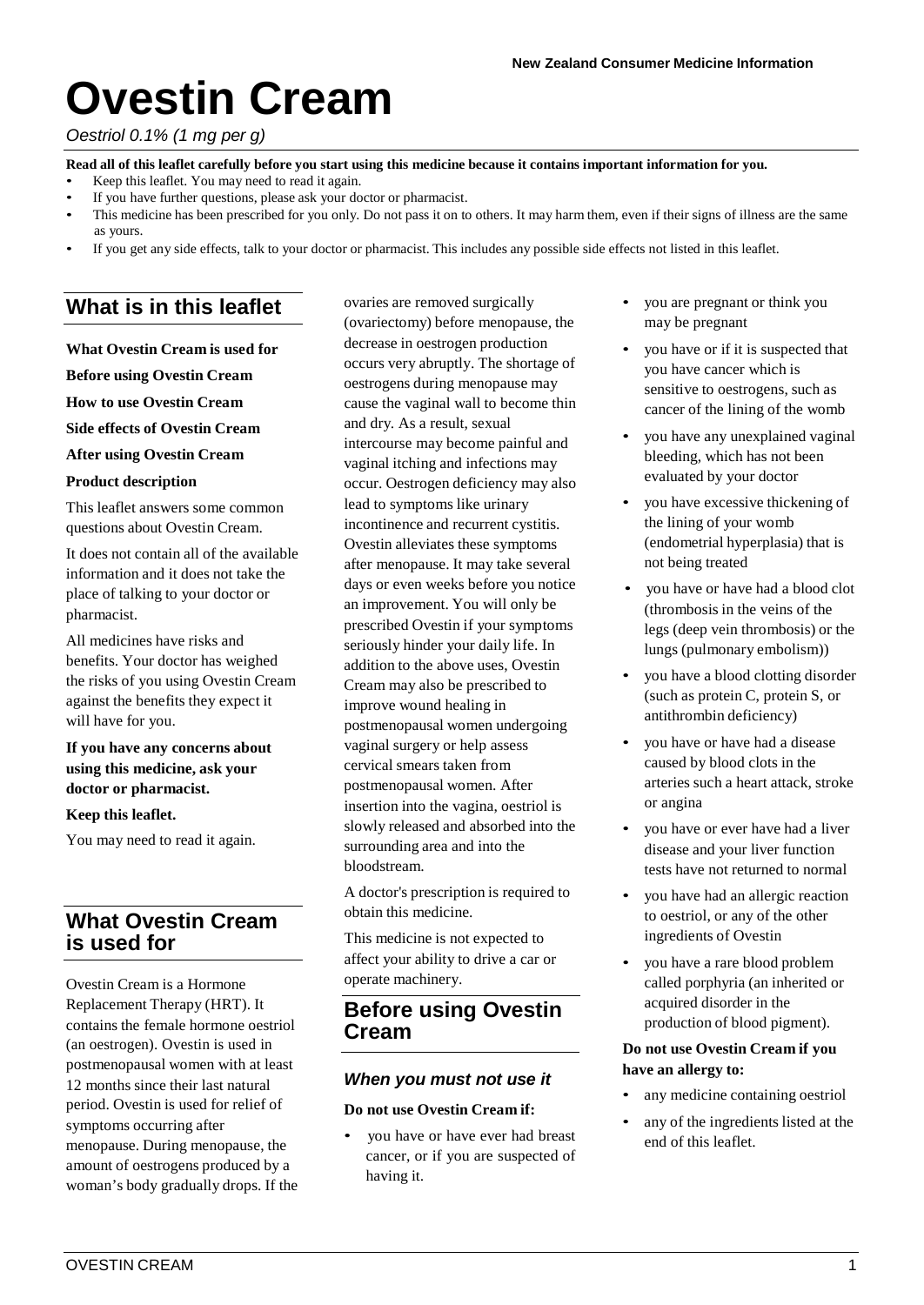Some of the symptoms of an allergic reaction may include:

- shortness of breath
- wheezing or troubled breathing
- swelling of the face, lips, tongue or other parts of the body
- rash, itching or hives on the skin.

## *Before you start to use it*

### **Tell your doctor if you have allergies to any other medicines, foods, preservatives or dyes.**

Ovestin Cream contains cetyl alcohol and stearyl alcohol. This may cause local skin reactions (e.g. contact dermatitis).

## *Take special care with Ovestin Cream*

As well as benefits, Ovestin has some risks which you need to consider when you are deciding to start or continue treatment.

## **Medical check-ups**

Before you start using Ovestin Cream, your doctor should ask about your own and your family's medical history. Your doctor may decide to examine your breasts and/or your abdomen, and may do an internal examination. You will also have periodic check-ups, especially examinations of the breasts. Your doctor will tell you how often these tests should be performed.

Once you have started using Ovestin Cream, you should see your doctor for regular check-ups (at least once every year). At these check-ups, your doctor may discuss with you the benefits and risks of continuing to use Ovestin.

Certain conditions may be made worse by hormone replacement therapy (HRT). If you have or have had any of the following conditions and/or which were worse during pregnancy or with previous use of hormones tell your doctor who will monitor you closely:

- uterine (womb) fibroids
- endometriosis
- clots in the blood vessels (thrombosis, deep vein thrombosis, lung embolism) or an increased risk of developing this
- if anyone in your family has ever had an oestrogen-dependent cancer, such as a close relative who has had breast cancer or cancer of the lining of the womb
- high blood pressure
- heart disease
- liver disorders
- kidney disorders
- diabetes
- gallstones
- migraine or (severe) headache
- systemic lupus erythematosus (SLE, an immune disorder affecting the skin and other organs)
- endometrial hyperplasia (thickening of the lining of the womb)
- epilepsy
- asthma
- otosclerosis (inherited deafness).

**Tell your doctor if you notice any change in your condition while using Ovestin.**

**Reasons for immediately stopping Ovestin Cream:**

- jaundice (your skin goes yellow)
- a sudden increase in blood pressure
- if you get migraine, or severe headaches, for the first time
- pregnancy.

## *Effects on your risk of developing cancer*

## *Endometrial cancer*

Every woman is at a small risk of getting endometrial cancer (cancer of the lining of the womb), whether or

not HRT is used. The risk of cancer of the lining of the womb increases with the duration of treatment.

Breakthrough bleeding or spotting may occur during the first few months of using Ovestin.

### **Tell your doctor if the bleeding or spotting:**

- carries on for more than the first few months
- starts after you have been on Ovestin for a while
- carries on even after you have stopped using Ovestin.

## *Breast cancer*

Women who have breast cancer, or have had breast cancer in the past, should not use Ovestin Cream.

Taking oestrogen or oestrogenprogestogen combined HRT or Ovestin for several years slightly increases the risk of breast cancer. The risk increases with the duration of use and returns to normal within about five years after stopping HRT. Women using combined HRT have a slightly greater risk of developing breast cancer than women using oestrogen-only HRT.

It is not known whether Ovestin is associated with the same higher chance of having breast cancer diagnosed as other hormone replacement therapies.

Nevertheless, if you are concerned about the risk of breast cancer, discuss the risk compared to the benefits of treatment with your doctor.

Be sure to regularly check your breasts for any changes such as dimpling of the skin, changes in the nipple, or any lumps you can see or feel.

# *Ovarian Cancer*

Ovarian cancer (cancer of the ovaries) is very rare, but it is a serious condition. It can be difficult to diagnose, because there are often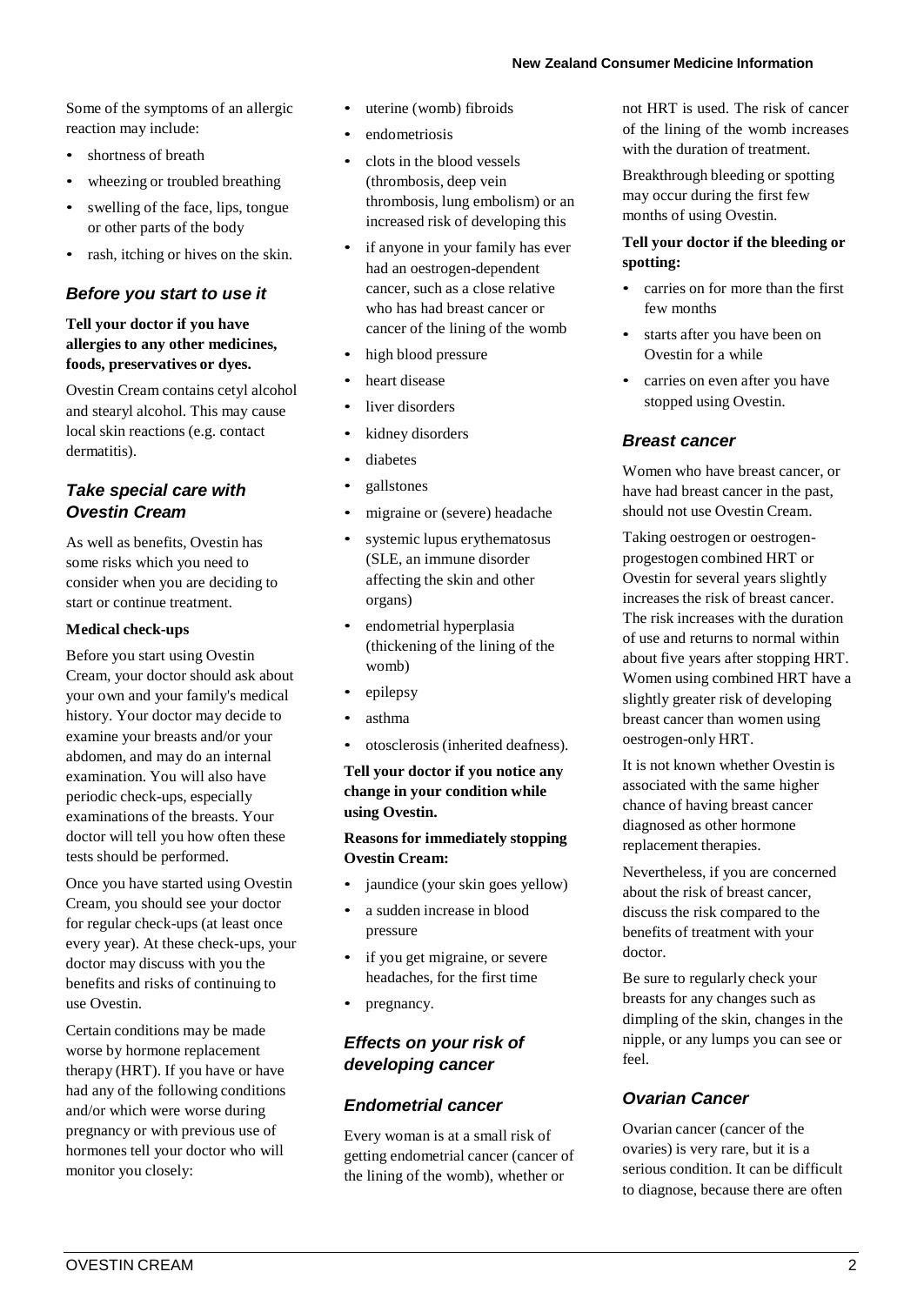no obvious signs of the disease. Some studies have indicated that taking oestrogen-only HRT for more than 5 years may increase the risk of ovarian cancer. It is not yet known whether other kinds of HRT or Ovestin increase the risk in the same way.

## *Effects on your heart or circulation*

## *Blood clots (thrombosis)*

All women have a very small chance of having a blood clot in the veins of the leg, lungs or other parts of the body. Using some forms of HRT may slightly increase this small chance. It is unknown if Ovestin increases the risk in the same way.

These blood clots are not always serious, but if one travels to the lungs, it can cause chest pain, breathlessness, collapse or even death. This condition is called pulmonary embolism.

You are more likely to have a blood clot if:

- you are older
- you are pregnant or have recently had a baby
- you have had one or more miscarriages
- you use oestrogens
- you are seriously overweight
- you have had a blood clot before in the leg, lung or another organ
- blood clots run in your family
- you have any blood clotting problem that needs treatment with a medicine such as warfarin
- you have systemic lupus erythematosus(a disease of your immune system)
- you are unable to move for long periods, for example after a long illness or major operation
- you have cancer.

If any of these apply to you, you should talk to your doctor about

whether you should use Ovestin Cream.

## **See a doctor as soon as possible and do not use any more Ovestin Cream if you get:**

- painful swelling in your leg
- sudden chest pain
- difficulty breathing,

These may be signs of a blood clot.

## **Tell your doctor and your surgeon if you are to be hospitalized or undergo surgery.**

You may need to stop using Ovestin about 4-6 weeks before the operation, to reduce the risk of a blood clot. Your doctors will tell you when you can start using Ovestin again.

## *Stroke*

Recent research with one type of HRT (containing conjugated oestrogen plus the progestogen MPA) has shown a slight increase in the risk of having a stroke.

If you have symptoms that might indicate that you have a stroke (such as unexplained migraine-type headaches, with or without disturbed vision), see a doctor as soon as possible. Do not use any more Ovestin until your doctor says you can.

## *Dementia*

It is not known if there is an increased risk of dementia when using Ovestin.

## **Tell your doctor if you are pregnant.**

Ovestin should not be used.

## **Tell your doctor if you are breastfeeding.**

There is insufficient information on the use of Ovestin Cream during breast-feeding. Small amounts of the active oestriol can be excreted in the breast milk and milk production could also be reduced.

## *Taking other medicines*

**Tell your doctor or pharmacist if you are taking any other medicines, including any that you get without a prescription from your pharmacy, supermarket or health food shop.**

Other medicines may interfere with the effects of oestriol, or oestriol may affect other medicines. This might lead to irregular bleeding. These include:

- anticoagulants(medicines to stop blood clots);
- corticosteroid hormones (includes many anti-asthmatic drugs);
- succinylcholine (medicine for muscle relaxation);
- theophyllines(medicine for asthma);
- medicines for epilepsy (such as barbiturates (phenobarbital), hydantoins (phenytoin) and carbamazepine);
- medicines for fungal or bacterial infections (such as griseofulvin, rifamycins (rifampicin, rifabutin); troleandomycin);
- medicines for viral infections (nevirapine, efavirenz, ritonavir, nelfinavir);
- herbal preparations containing St John's Wort (Hypericum Perforatum).

# **How to use Ovestin Cream**

## *How much to use*

For vaginal complaints, the usual dosage is 1 application daily during the first weeks. Later on the dose is gradually decreased to, for instance, 1 application twice a week. Each dose of cream contains 0.5 mg oestriol. However your doctor may well prescribe different quantities for other conditions.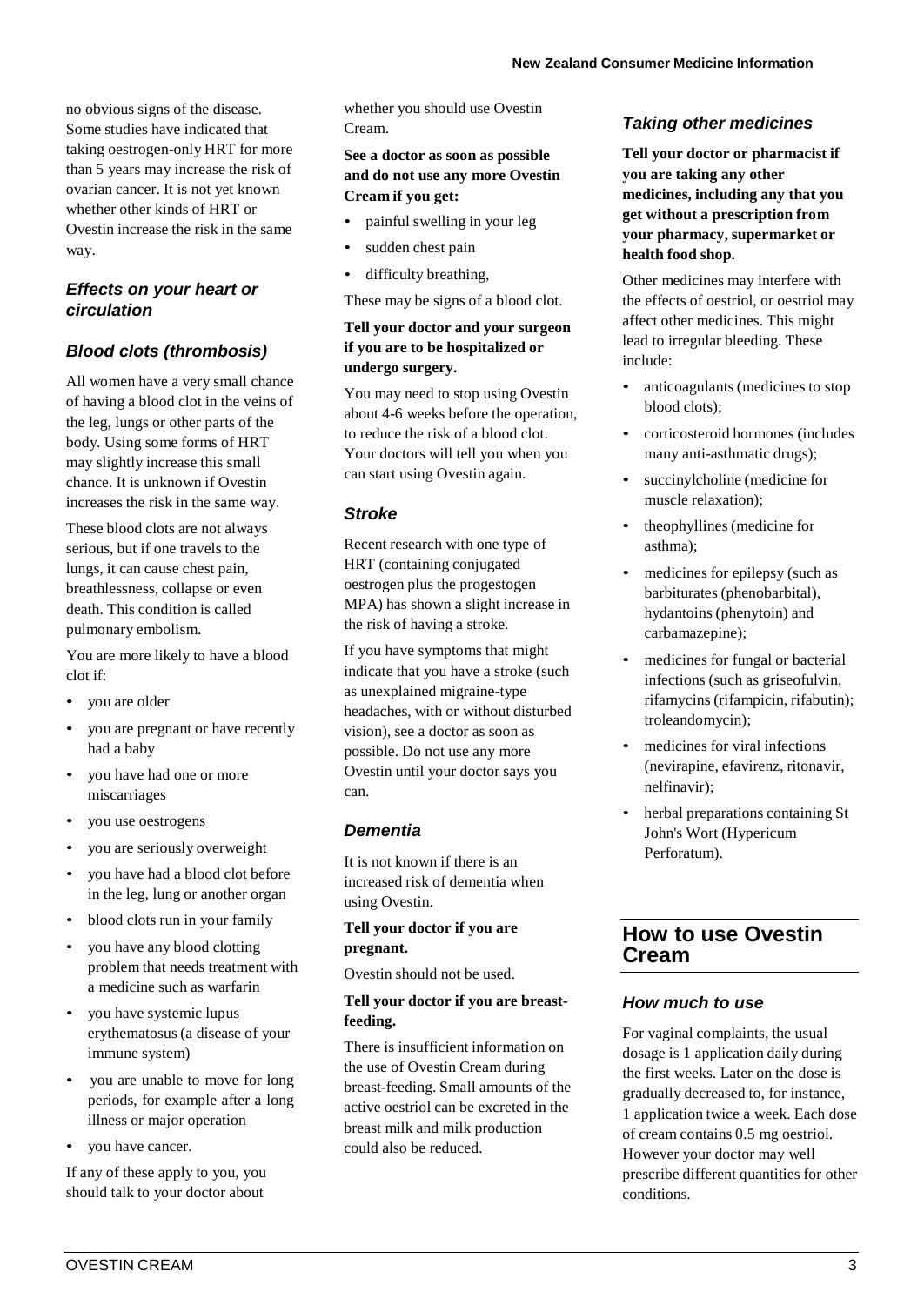Your doctor may ask you to stop using Ovestin every 2 to 3 months for 4 weeks to check the need for further treatment.

For vulvo-vaginal complaints associated with menopause:

- initially one dose of cream per day for 3 weeks
- later you may only need one dose of cream twice a week.

Before surgery:

• one dose of cream daily beginning 2 weeks before the operation.

When having a Pap smear your doctor may recommend a daily application of cream for 7 days.

## *How to apply the cream*

Use the applicator to apply the cream into the vagina.

It is a good idea to do this before retiring/going to sleep at night.

One application (applicator filled to the ring mark) contains 0.5 g of Ovestin cream, which contains 0.5 mg oestriol.

#### **Do not completely fill the whole applicator.**

- 1. Remove cap from the tube, invert it, and use the sharp point to open the tube.
- 2. Screw the end of the applicator onto the tube. Make sure the plunger is fully inserted into the barrel.



3. Squeeze the tube slowly to fill the applicator to the ring-mark (where the plunger stops).



- 4. Unscrew the applicator from the tube and put the cap on the tube.
- 5. To apply the cream, lie down, insert the applicator deep into the vagina.
- 6. Slowly push the plunger all the way in until the applicator is empty.



7. After use, pull the plunger out of the barrel beyond the point of resistance and wash both parts in warm, soapy water. Do not use detergents. Rinse well and dry afterwards.

#### **Do NOT put the applicator in hot or boiling water.**

8. The applicator can be reassembled by fully inserting the plunger into the barrel beyond the point where resistance is felt.

Discard the applicator once the tube is empty.

# *If you forget to use it*

If you forget a dose, use it as soon as you remember. But if you remember your missed dose at the time of your next dose, do not use an extra dose.

#### **Do not use a double dose to make up for the missed dose.**

This may increase the chance of you getting an unwanted side effect.

Then go back to using the cream as you would normally.

## *If you use too much (overdose)*

If you may have used more Ovestin than you should, talk to a doctor or pharmacist.

If someone has swallowed some cream, there is no need for great concern. However, you should consult a doctor. Symptoms that may arise are nausea and vomiting. Vaginal bleeding in females may occur after a few days.

# **Side Effects of Ovestin Cream**

### **Tell your doctor or pharmacist as soon as possible if you do not feel well while you are using Ovestin Cream.**

The medicine helps most women with menopausal symptoms, but it may have unwanted side effects in a few people. All medicines have side effects. Sometimes they are serious, most of the time they are not.

### **Do not be alarmed by the following lists of side effects. You may not experience any of them.**

Dependent on dosage and sensitivity of the patient, Ovestin may sometimes cause side effects, such as:

- local irritation or itching
- swelling and increased tenderness of the breasts.
- increased vaginal discharge.
- nausea.
- fluid retention in the tissues, usually marked by swollen ankles or feet.
- flu-like symptoms

In most patients these side effects will disappear after the first weeks of treatment. Tell your doctor if vaginal bleeding occurs or if any side effect becomes troublesome or persists.

Other side effects which may occur with HRT: